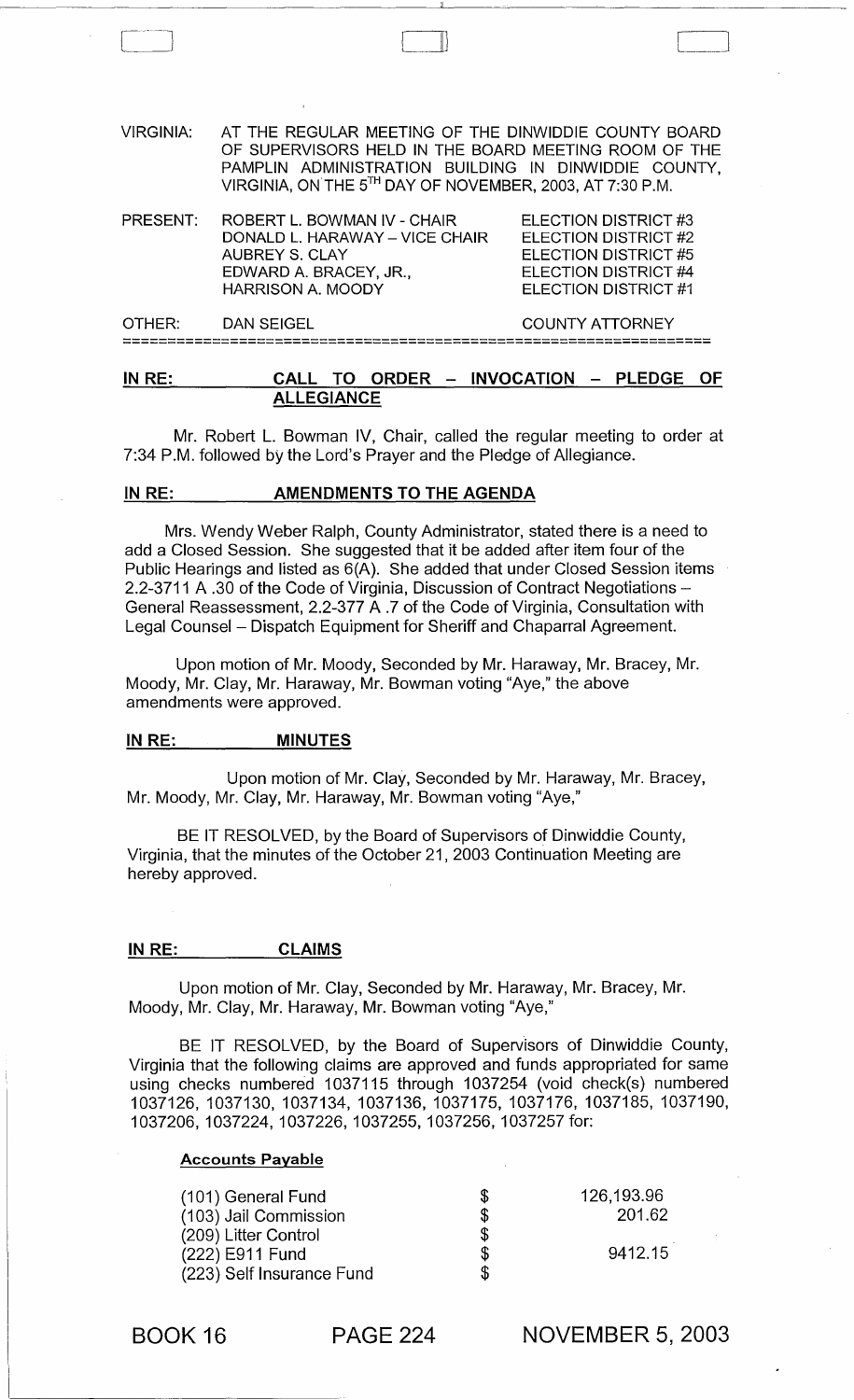| (225) Courthouse Maintenance  | \$ | 1825.00    |
|-------------------------------|----|------------|
| (226) Law Library             | \$ | 934.60     |
| (228) Fire Programs           | \$ | 720.00     |
| (229) Forfeited Asset Sharing | \$ | 59.99      |
| (304) CDBG Grant Fund         | \$ | 20,455.10  |
| (305) Capital Projects Fund   | \$ | 211,503.95 |
| (401) County Debt Service     |    | 57,572.48  |
|                               |    |            |
| <b>TOTAL</b>                  | S  | 428,878.85 |

#### IN RE: CITIZEN COMMENTS

Mr. Bowman asked if there were any citizens signed up to speak or present who wished to address the Board during this portion of the meeting.

The following citizen(s) came forward to address the Board:

- 1. Margaret Avery 18505 Shippings Road, Dewitt, Virginia She stated that she is concerned with the spreading of Bio-Solids. She has health problems that have been affected by the spreading of the Bio-Solids on two occasions. She stated that in April of 2003, after being in the hospital for nine days with Asthmatic Bronchitis and a collapsed lung, her doctor instructed her of the need for her to get out and get some fresh air and do some walking. She stated that after the spreading of Bio-Solids on the adjacent land she could not get out any more. She stated on the second occasion she was going to the church, which is Mount Olivet United Methodist on Route 40, because windows had been broken and when she arrived she noticed Bio-Solids being spread on the property across from the church. She stated that she got sick and had to go home and have a breathing treatment. She stated that she wished the County would think about the Bio-Solids ordinance seriously and consider those persons who have health problems. She stated that she wanted the County to set the guidelines and not put it off and wait.
- 2. Geri Barefoot 7411 Frontage Road, Petersburg, Virginia She stated she was upset when she read the Monitor on Wednesday November 5. She stated that it seemed from the article that the Farm Bureau is controlling the ordinance that we are trying to put on Bio-Solids. She stated that the consensus from reading the article is that we are the opposition simply because we want our County safe. She stated that the Farm Bureau was asking that we put off the hearing on the workshop. She stated she wanted to know what gave them that right? She asked Mr. Moody if he was on the Board for Virginia Farm Bureau and does he sell Bio-Solids? She stated that seems to offer a conflict of Interest that we could only have one person to represent our group, yet they can have several speakers on the subject. She stated that all she is asking is that this be a safe ordinance for our County.
- 3. Anne Scarborough Boydton Plank Road, Dinwiddie Virginia -She stated that in the past persons have come forward speaking about health hazards with Bio-Solids and tonight a citizen from our County is saying something about it. She stated that it is urgent for us to get this ordinance done as soon as possible. She stated that there is still a problem with signs not being replaced in the County on a timely basis. She also stated that the County has spent a lot of money to purchase the chairs the Board Members are sitting in and she is appalled to see all the nicks and scratches on the arms of the chairs. She would like for the Board to take better care of the county's property.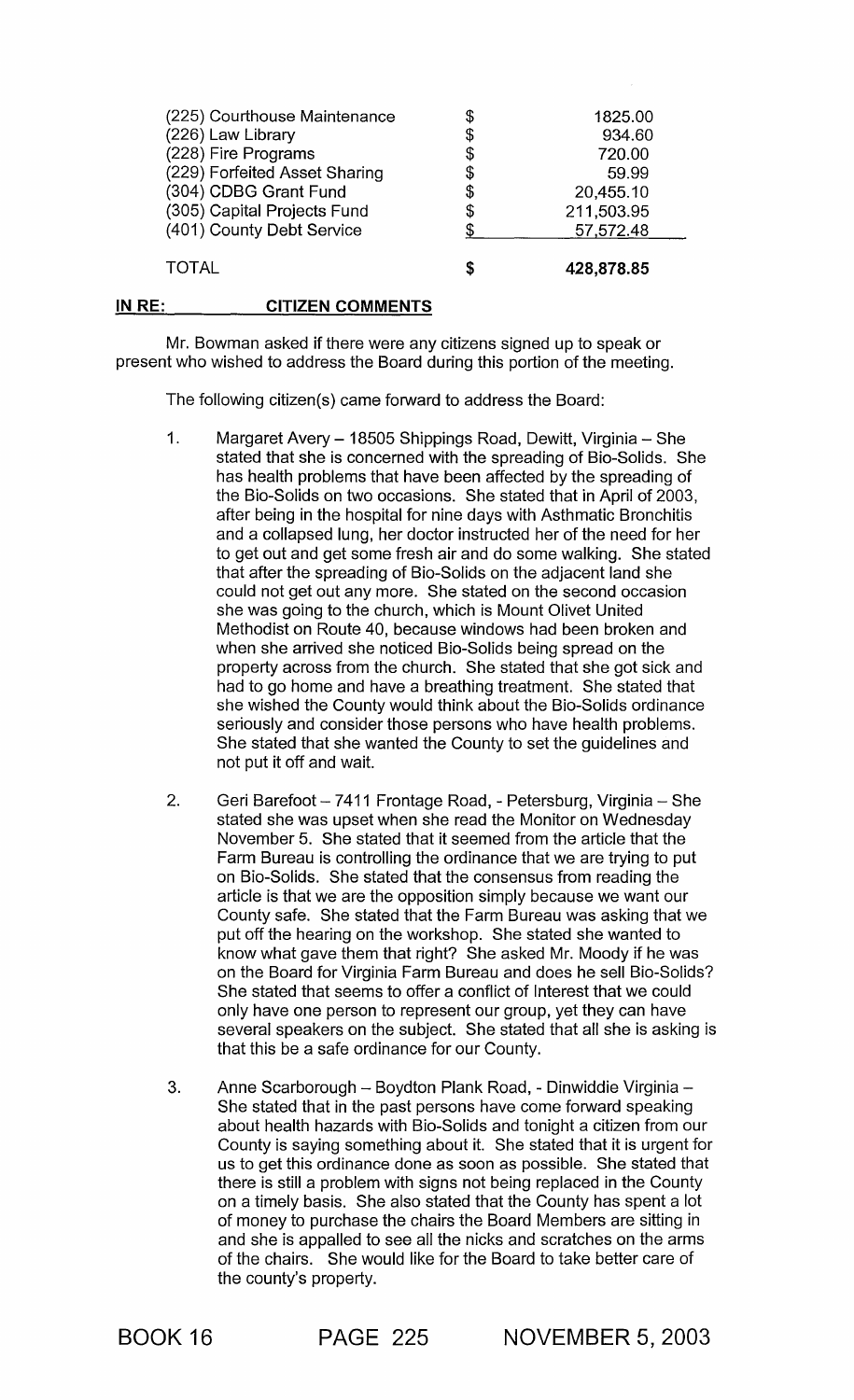4. Margie Flowers - 14919 Wilkerson Road, - Dewitt Virginia - She stated that Ms. Margaret Avery and Ms. Geri Barefoot expressed her views and concerns related to the Bio-Solids. She stated that the people in this County spoke during the election and they know what they want. She said that they will not stand by anymore and let there be the "good old boy system". She added that she hoped the Board would not drag their feet concerning Bio-Solids.

II)

- 5. Michael W. Bratschi - 23500 Cutbank Road, - McKenney Virginia -He stated that it was nice to hear the pledge but unfortunately some people in the County pledge allegiance to a different flag. He stated the Nazi flag was placed in his mailbox on October 29, 2003 among other things that have been done to my family's property. He stated that they crossed the line. He said that if they mess with his family, "he will cap them and that is a promise". He stated that the Sheriff's Department said because they were not Jewish, this was not a hate crime. He said that he had to go and research the code for them. He also mentioned that he was not surprised because the Deputy that came to his house had not been to the academy yet; he had no police experience. He stated that he hoped the remaining Board Members would not let the two new Board Members influence you to vote their way. He restated his main reason for coming forward tonight and that was to let the people know that he is tired of all the threats made on him and his family. He stated that it has been going on for a long time and he is sick of it. He stated that he feels the Board of Supervisors should be concerned that this is existing in this County and if they are not, they are giving people like that the right to threaten their family. He stated that his wife said she has great respect for Mr. Clay and if she could she would give him her votes so he could stay in office.
- 6. George Whitman Jr.  $-13010$  Old Stage Road, - Petersburg Virginia  $-$  He said now that the elections are behind us, he hoped that we could put away our differences and join hands and more forward. He stated that he hopes the transition will be smooth, because it is what the citizens of Dinwiddie would like to see. He stated that he is at the meeting as the president for the Citizens For A Better<br>Diputedie - He stated that he would like to see the Citizens For Dinwiddie. He stated that he would like to see the Citizens For A Better Dinwiddie be a liaison to help keep the people posted on what is happening in the County.
- 7. Luther Parker – 12241 Trinity Drive, - Church Road Virginia – He stated that he concurs with all the statements made about Bio-Solids. He stated that he wanted Mr. Moody and the members of the Farm Bureau to know that there is no opposition. He stated<br>that he known it counct be hanned by that is not what the effort that he knows it cannot be banned but that is not what the effort is. The effort is to get an ordinance that suits the needs of the people of Dinwiddie County and not the needs of some external entity that wants to change the expectation. He stated he hoped we will go forward with the time line and get this ordinance done.

Mr. Bowman stated that Mrs. Ralph is going to address the meeting in her administrative comments. Mr. Bowman then asked if there was anyone else who wanted to comment but had not signed up.

8. Michelle Parker - 6812 Duncan Road, - Petersburg Virginia - She stated she didn't have the proof but she would get it. She continued by saying Farm Bureau wants to move the meeting back because it is in November and December that they do most of their spreading and then they come back in the spring time and do the rest. She stated that she knows the spreading of Bio-Solids cannot

 $\overline{\phantom{a}}$ 

BOOK 16 PAdE 225 NOVEMBER 5, 2003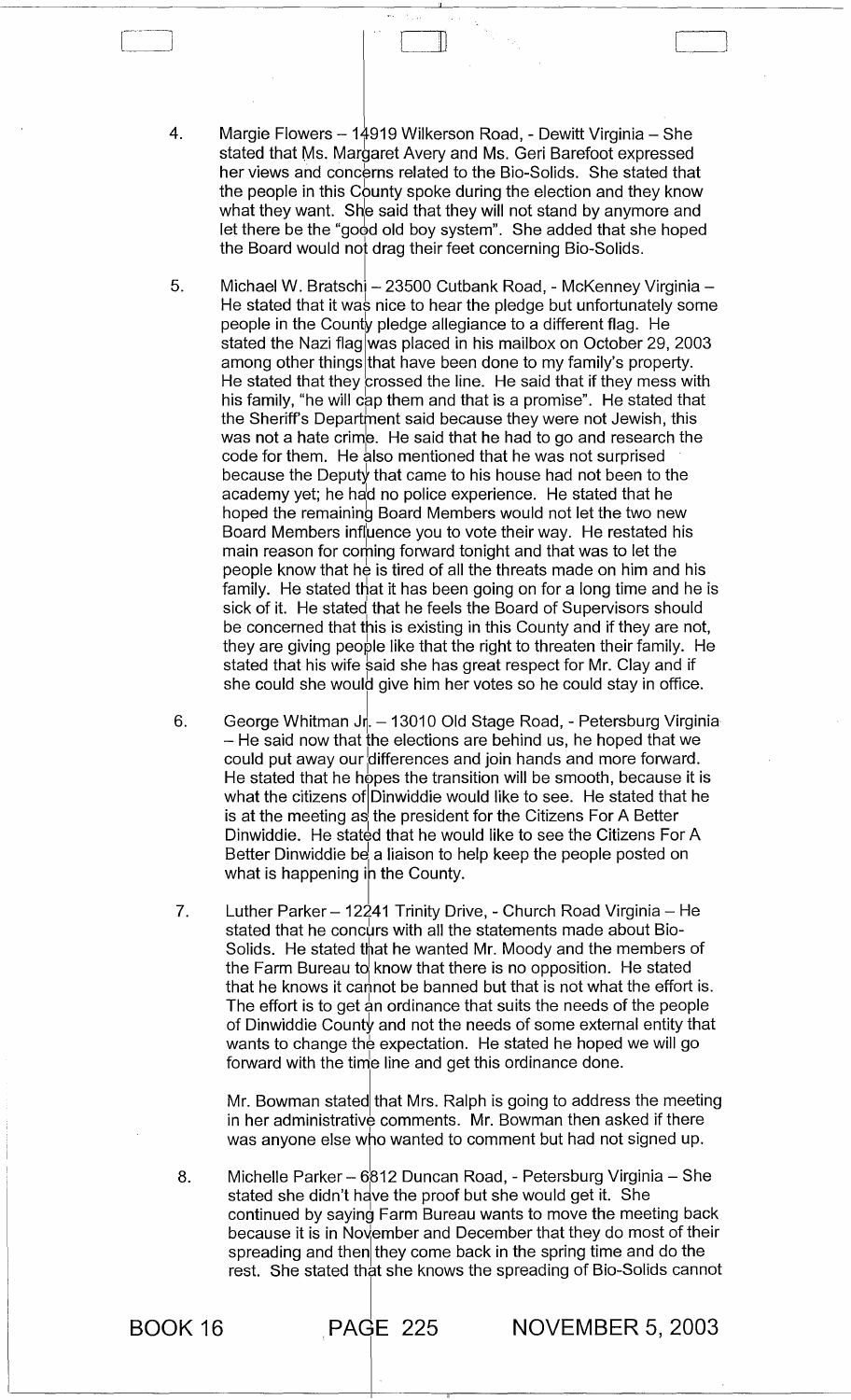be stopped and she knows the reason why they are trying to stall the meeting. She stated that you have heard person after person come forward and talk about this issue and there is a need for some type of restriction or notification.

Mr. Bowman stated that he does not believe that some company is putting pressure on the Board to push the meeting back. He stated that the Board is trying to coordinate dates with people, professors and those on the Citizen's For A Better Dinwiddie to come in and bring person's to speak to this issue and express their ideas. He asked that they would contact him and let the Board know when they are available.

Mr. Moody stated that the County Attorney has done research in this area and he wanted her to give a quick overview on the matter of what can and cannot be done.

The County Attorney stated that the Virginia Supreme Court has stated that a locality cannot ban Bio-Solids when an applicator holds a permit allowing them to spread Bio-Solids. She stated that there are localities that have adopted regulations and ordinances that are something less than bans but have more restrictions and those have been struck down in the western part of the state. She continued by saying the model ordinance was developed as sort of an agreement by everyone involved so that it would not be subject to challenge if the County wanted to adopt it as their ordinance.

Mr. Bowman asked that the Citizen's For A Better Dinwiddie get with Mrs. Ralph and make sure that the dates being selected are ok so we can move on this as soon as we can coordinate dates.

#### **IN** RE: **PUBLIC HEARING - LEASE OF COUNTY PROPERTY - USE AS DRUGSTORE**

This being the time and place as advertised in the Dinwiddie Monitor on October 22, 2003 and October 29, 2003, for the Board of Supervisors of Dinwiddie County, Virginia to conduct a Public Hearing to solicit public comments regarding the Lease of County Property for use as a Drugstore.

Mrs. Ralph stated that the County had recently purchased what is known as the bank's building located at 14200 Sycamore Drive. She stated that since the banks departure of the building the owner leased it to Mr. Rainey after the unfortunate burning down of his building. She said that whenever the County took over the building they became the landowner of the building. She stated that the state code requires that the County hold a Public Hearing when selling property and with the interpretation of leasing a property; the County was advised to hold a public hearing and that is what's happening tonight. She stated that Mr. Rainey was available and she wanted him to make a few short comments on his plans as far as the use of the building.

Mr. Charles Rainey stated that his plan is to build a new Drug Store building at the site of Dr. Ashby's old office. He stated that he has recently purchased the property and at present he is working on plans for his new building. He stated that if it would please the County he would appreciate if they would let him continue to lease the building until he finishes the project.

Ms. Margie Flowers came forward and stated that she hoped the County would consider continuing to lease the building to Mr. Rainey. She stated that without this Drug Store many people would be forced to go to Petersburg and McKenney.

Upon motion of Mr. Clay, Seconded by, Mr. Bracey, Mr. Bracey, Mr. Moody, Mr. Clay, Mr. Haraway, Mr. Bowman voting "Aye,"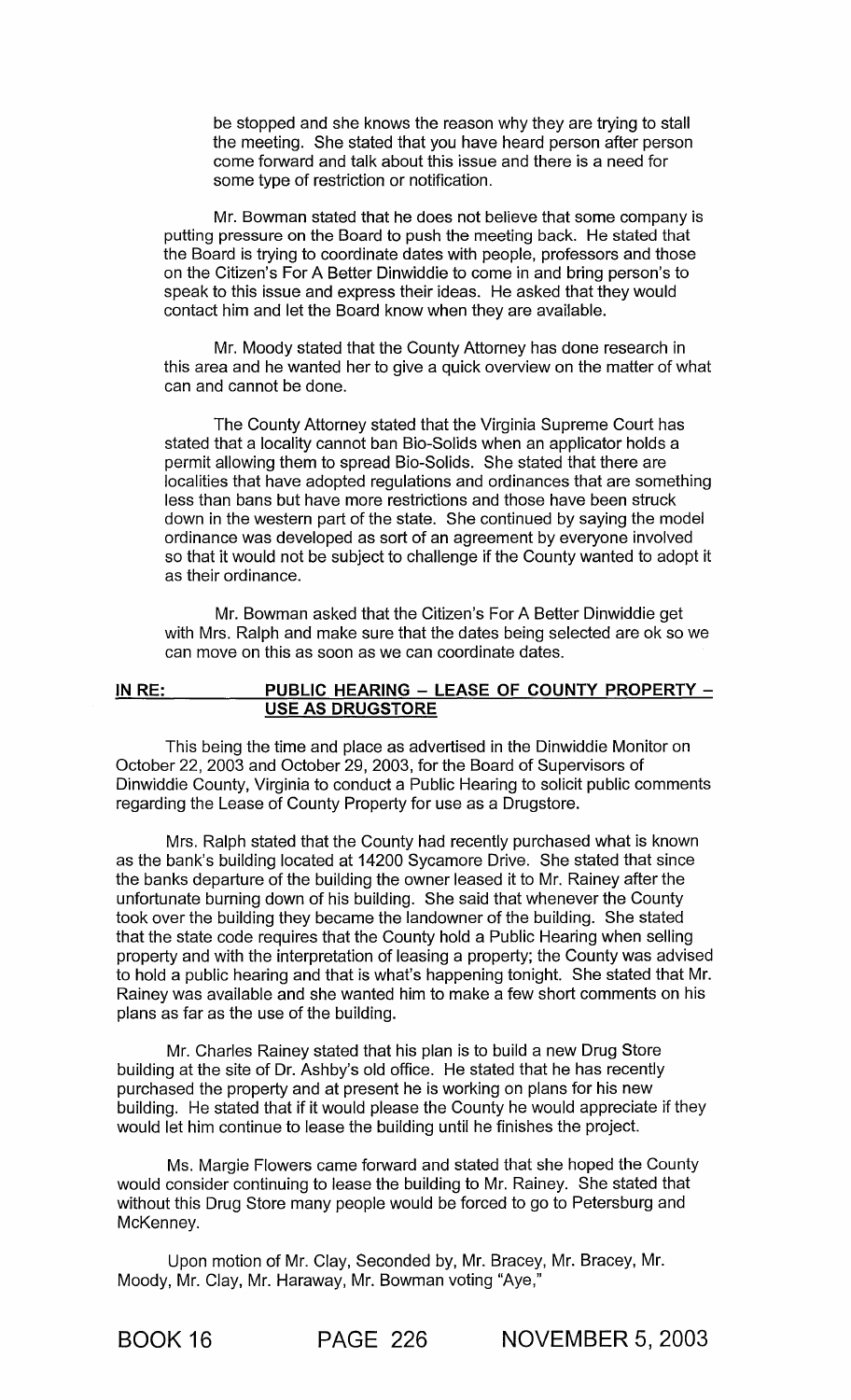BE IT RESOLVED, by the Board of Supervisors of Dinwiddie County, Virginia that the County Administrator is authorized to sign the lease of County property with Charles Rainey 'Jr. for use as a drugstore as presented.

 $\mathbb U$ 

#### **IN RE: PUBLIC HEARING - 2002/03 - 2006/07 CIP**

This being he time and place as advertised in the Dinwiddie Monitor on October 22, 2003 and October 29, 2003, for the Board of Supervisors of Dinwiddie County, Virginia to conduct a Public Hearing to solicit public comments regarding the 2002/03 - 2006/07 Capital Improvement Program.

The County Administrator stated that it is her pleasure to present the recommended FY 2002/03 - 2006/07 Capital Improvement Program (CIP) for the Board of Supervisors review and consideration. She stated that before them is a plan that focuses on the County's five year capital needs. She went on to say that the County continues to be challenged with balancing the maintenance of our existing facilities and equipment with the growing needs of our community. She said that while the needs of County Agencies, Constitutional Officers and Department Heads continue to significantly exceed the financial resources available, the County is pleased to present the Board with a program that provides balance between the finite resources and an ever increasing number of priorities. She stated the five-year Capital Improvement Program totals \$20,170,389. The first year of the five-year program, which will be referred to from now on as the Capital Budget, is \$1 ,143,282. Below is a summary of the projects that are recommended within the Capital Budget:

| $\star$      | Purchase of seven school buses -                      | \$368,781    |
|--------------|-------------------------------------------------------|--------------|
| $\star$      | Continuation of funding for Countywide GIS -          | \$153,781    |
| $\star$      | Continuation of building renovation to Namozine VFD - | \$121,193    |
| $\star$      | Construction of a new Rohoic Elementary School -      | \$14,681,100 |
| $\star$      | Development of County Industrial Park -               | \$252,000    |
| $\star$      | Establish a second convenience center -               | \$56,364     |
| $\mathbf{k}$ | Installation of generator at Pamplin Admin Building - | \$106,163    |
| $\star$      | Rechassis 1997 ambulance -                            | \$85,000     |

The purchase of seven school buses was previously approved by the Board to meet the emergency needs of the school system.

The County Administrator asked Mr. David Thompson to come forward and give a brief explanation of the continued funding of GIS.

Mr. Thompson stated that the County has signed a contract with Worldview Solutions Inc. to start the implementations and development of the GIS, which the funding was for \$424,000. He stated that there is some hardware and software licensing issues that need to be dealt with, but he does not anticipate that portion costing over \$100,000. He stated that the original needs assessment of this program was around \$1,000,000 but it will come in around half that amount. He said the reason for this is technology is a lot less expensive now then it was when the needs assessment was done. He stated that it should be noted that there are two more years of monies allocated for this project, but only a small fraction will be needed for 2004 and nothing will be needed in 2005. He stated that we are at the pilot portion of the project and he invited anyone to come and see how GIS works. He also said that he would be coming back to the Board with a presentation of the working of GIS.

Mr. Clay stated that it would be a good idea for Mr. Thompson to explain to the citizens what GIS is and what are some things GIS can do.

Mr. Thompson stated that GIS stands for Geographic Information Systems. He went on to say that you will be able to get tax parcel information,

BOOK 16 **PAGE** 226 **NOVEMBI::.R** 5, 2003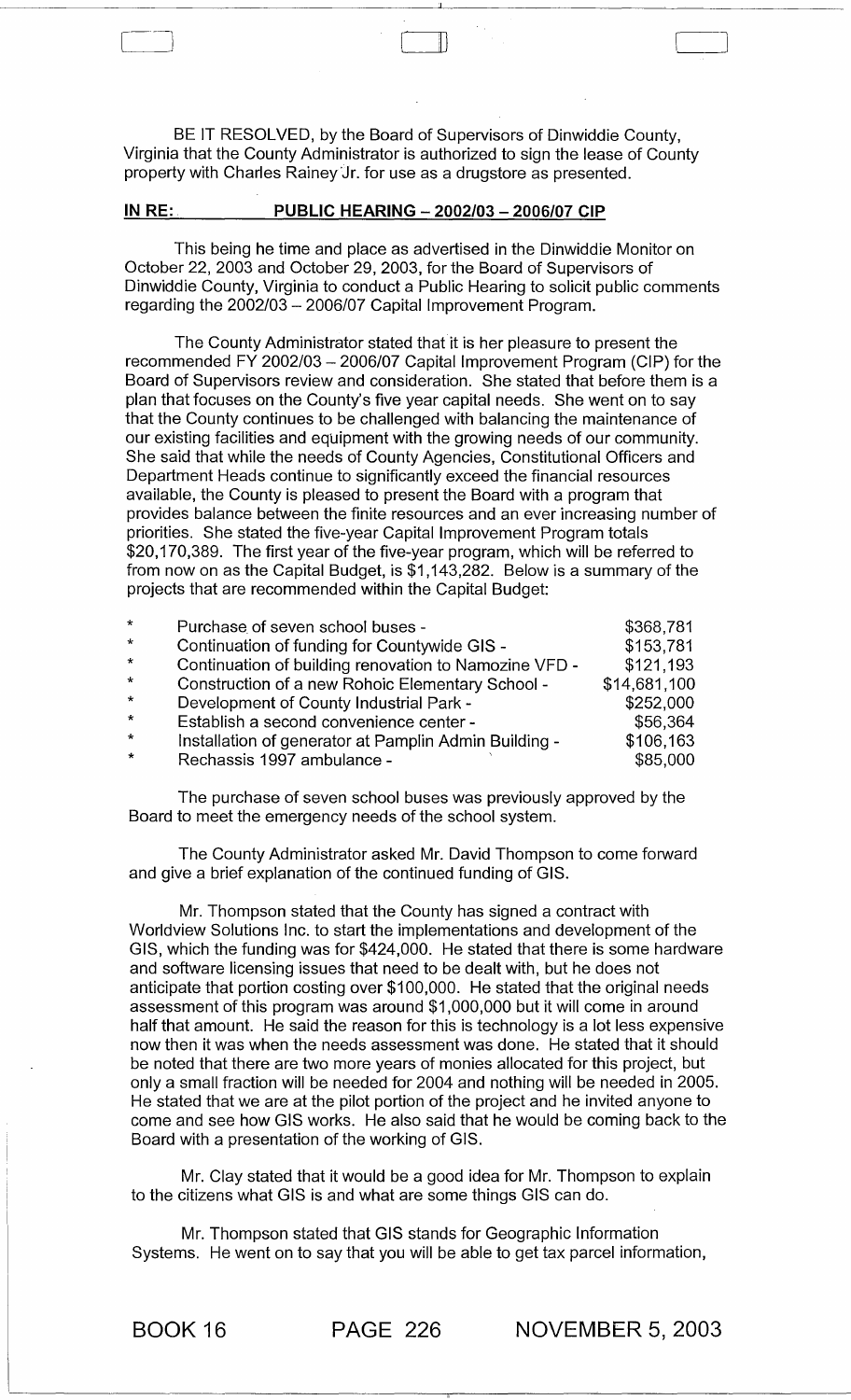and acquire information on a piece of property. He stated it will help with redistricting lines and with school bus routings.

Mr. Bowman stated that there was one thing he knew that saved the County some money and that was when the state stepped in with the flyovers. It was a saving of \$140,000. He said that the state did that because every county was doing the flyovers individually and having different scales done and a lot of the maps didn't match up.

Mr. Bracey asked if this system will be able find properties and homes that are not listed in the County records that are on parcels of land in the County?

Mr. Thompson yes.

The County Administrator asked Mr. David Jolly to come forward and give a brief explanation of the continued building renovation to Namozine VFD which originally came in as a building addition and when the Building and Grounds Director, Mr. Jolly and the architect looked at it, it appeared that we could go in and renovate the building and do what was really needed and save money at the same time. She stated that this renovation is needed to handle the over 2000 calls a year that come through that department.

Mr. Jolly stated that he wanted to thank the volunteers for all their hard work so far. He said they have completed almost all of the interior demolition themselves. He stated that this is a group effort between the County's CIP process and the volunteers. He stated that the final set of plans will be presented at the November 18, 2003 meeting. He echoed the County Administrators comments on the need because of the over 2000 calls a year and added that this Volunteer Fire Department is the largest and one of the busiest running stations.

Mr. Bowman asked Mr. Jolly if he would thank the volunteers on behalf of the Board for saving the County money.

The County Administrator stated that there is one thing with the building that was evident during the recent storm that the County does want to try work in as the bids come in and funding is available and that is an emergency generator in that renovation.

She said the next item to address is the new Rohoic Elementary School. She said she wanted to point out that the committee realizes there have not been any decisions made by the Board. She said this is not a recommendation to do any size of building, it is just recognition by the committee that an additional Elementary School was needed. She stated the Development of a County Industrial Park is a wonderful use of matching local funds with funds from the Tobacco Commission. She said that we were fortunate enough to receive \$2,500,000 through the Tobacco Commission. She wanted to thank Mr. Scheid for the application in getting the grant. She stated that the establishment of a second convenience center or what is referred to, as a manned site is similar to the one that is at Rohoic. She said there has been a lot of good comments about the site at Rohoic and the County would like to continue those types of centers around the County. She stated that it includes the purchase of property if needed and the equipment to go there. She said it has proven to be quite beneficial because there has been some reduction in the amount of workload at a manned site because it is controlled as opposed to an unmanned site that is not controlled where anyone can use it and anything can be brought in. She stated that the generator at the Pamplin Administration Building became quite apparent during the hurricane. She said there is work that can only be done by the Administration and the School Board in the building. She also stated that the Social Services Building is in need of a generator, but the County was already into this current plan. She said they were not included in this budget year but she realizes the need. She stated that the last project is the Rechassis of a 1997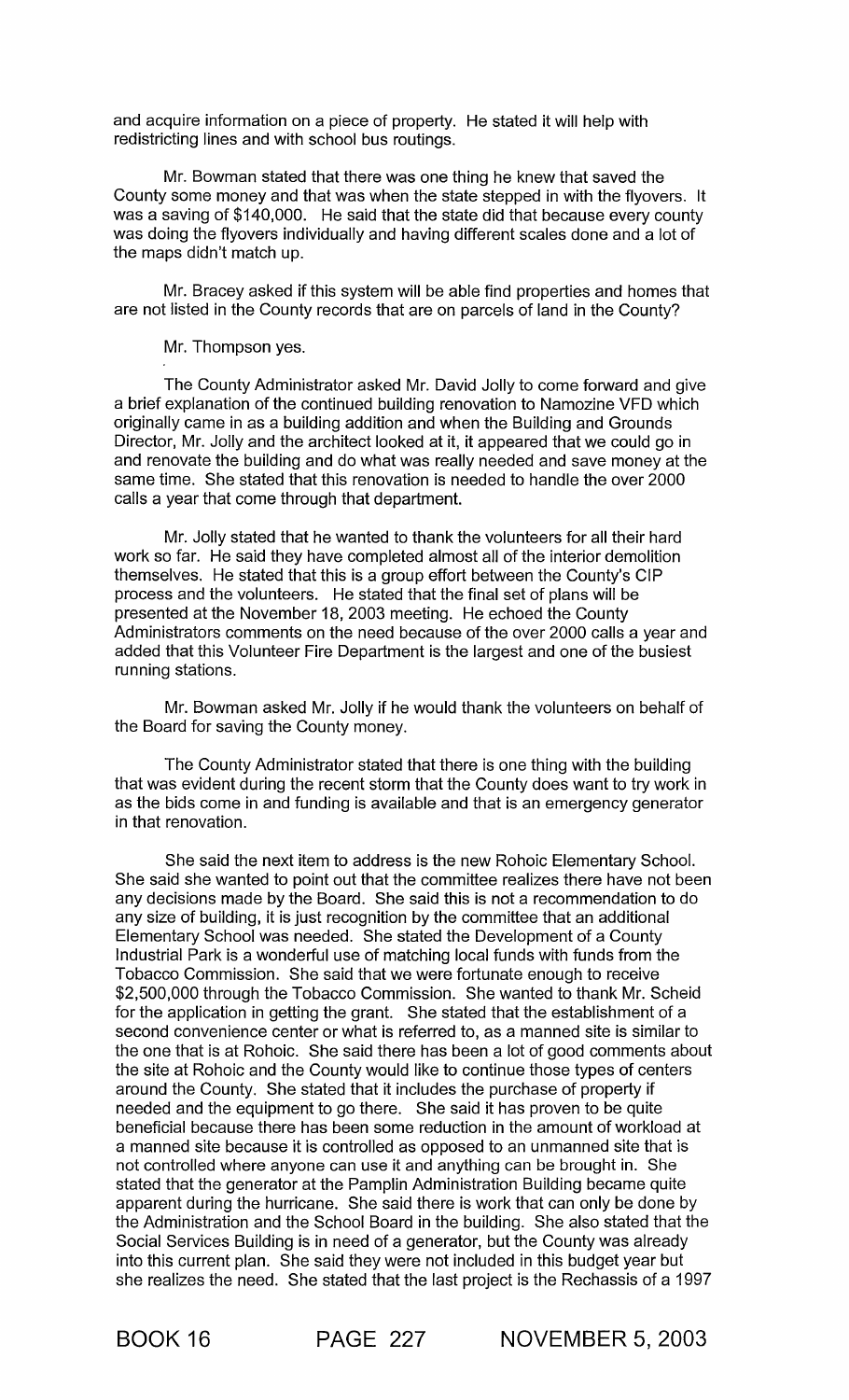ambulance and she had Mr. Jolly come forward to address the matter and describe exactly where we are with the mileage on the present unit and why we need the rechassis.

ill

Mr. Jolly stated that the County wants to get the best wear out of their vehicles and he has presented a plan where in the ambulances after six years of service life are rechassised. He said that rechassising the unit would give it an additional six years of life. In other words spending the \$85,000 this year to service the chassis could prevent you from replacing the unit, which would cost \$111,000 to \$112,000 in the up coming years.

Mr. Haraway asked what is the cost difference between a new chassis and a redone chassis.

Mr. Jolly stated that a new chassis would cost \$43,000 and a redone chassis would cost \$26,000.

The County Administrator went on to say that details for all of the projects recommended for funding in the FY *2002/03* - *2006/07* Capital Improvement Program can be found in the project description section at the end of her presentational document. She concluded that she was proud to present the Board with the FY *2002/03* - *2006107* Capital Improvement Program, which she believes is both fiscally responsible and responsive to the community as the County moves into the new millennium. She thanked the Board for their careful review and consideration of the proposal. She also thanked the Board for their continued support as the County pursues capital improvements that will enhance the quality of life for citizens in the County of Dinwiddie.

Upon motion of Mr. Haraway, Seconded by Mr. Clay, Mr. Bracey, Mr. Moody, Mr. Clay, Mr. Haraway, Mr. Bowman voting "Aye,"

BE IT RESOLVED, by the Board of Supervisors of Dinwiddie County, Virginia that the *2002/03* through *2006/07* Proposed Capital Improvement Program be approved as presented and;

BE IT FURTHER RESOLVED, by the Board of Supervisors of Dinwiddie County, Virginia that all projects listed in the FY 03 budget year will be brought back to the Board for approval before going forward with the item.

#### IN RE: PUBLIC HEARING - C-03-1 COMMUNICATION TOWER  $-$ WHEELER'S POND ROAD (LAND FILL)

This being the time and place as advertised in the Dinwiddie Monitor on October 22, 2003 and October 29, 2003, for the Board of Supervisors of Dinwiddie County, Virginia to conduct a Public Hearing to solicit public comments regarding C-03-1 the construction of a Communication Tower on Wheeler'S Pond Road which is at the Land Fill.

Mr. William C. Scheid, Planning Director, came forward and stated that he had a prepared statement, which he has read for the past three years. He stated that it's done that way to streamline the hearing. He then read the statement below:

"As previously requested by the Board of Supervisors, Draft copies of the Planning Commission Meeting minutes have been made available to the public prior to this meeting as well as copies on the table at the rear of this meeting room. The purpose of doing so is to expedite the hearing process without compromising the publics' access to pertinent information. It is noted that the Board has been given various information on all of the hearing(s) to include, the application, zoning map, adjacent property owner list, locational map(s), proffers (if applicable), soils data, comprehensive land use maps and references, etc. With this information noted, I will proceed with the cases."

BOOK 16 PAGE 227 NOVEMBER 5, 2003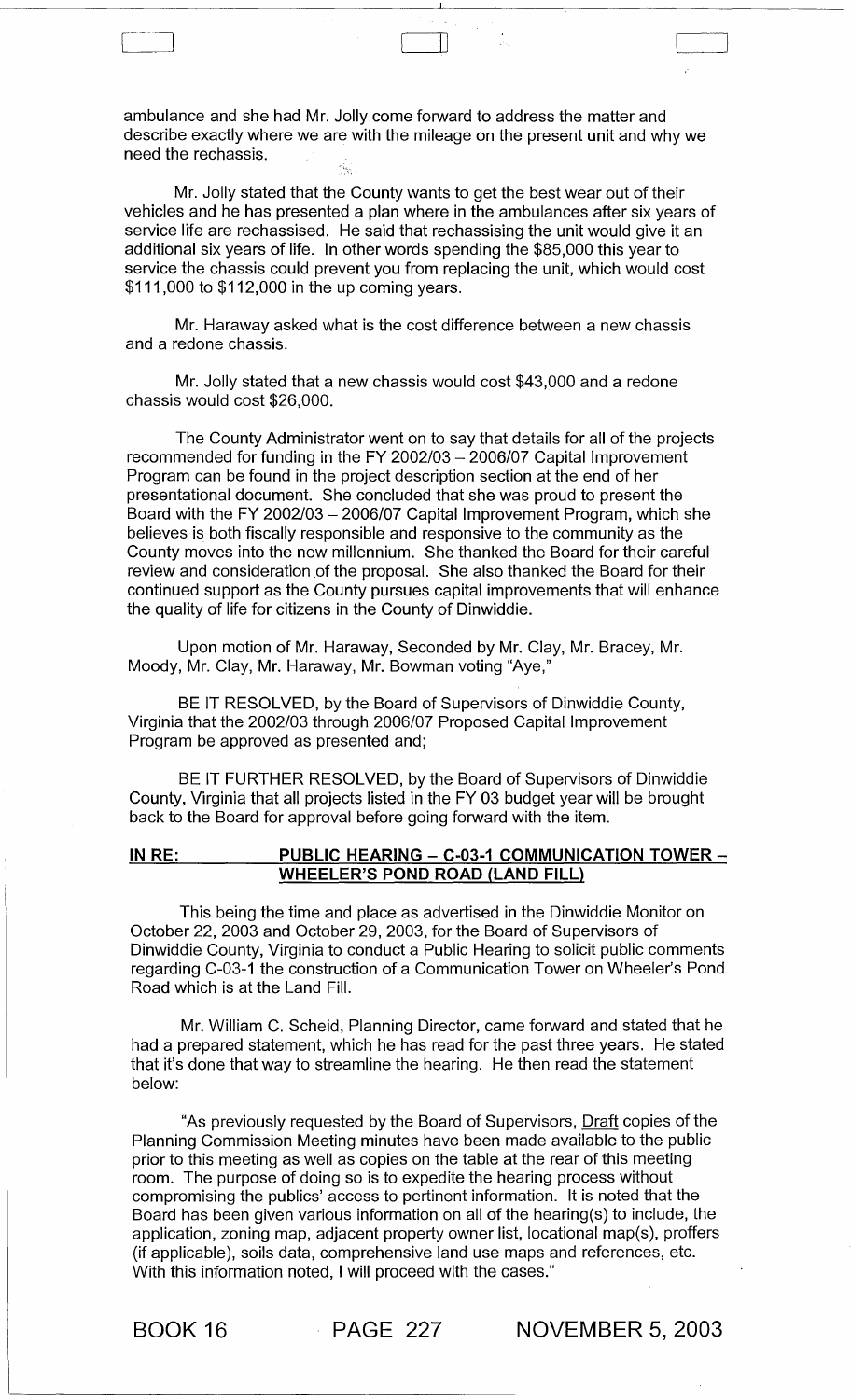The applicant, the County of Dinwiddie, is seeking a conditional use permit to construct a 180' guyed wire communications tower with antenna and support equipment. The tower is needed in order to implement the countywide wireless communications system for emergency services. Location of the tower is proposed at the County Landfill near the front of the property. The Planning Commission heard this request at their October 15, 2003 public meeting. After introduction of the case by planning staff, the applicant came forth to answer several questions regarding the application. Upon conclusion of questions by the Planning Commission, the meeting was opened for public comment. No one present wished to speak, therefore the Chairman closed the public comment portion of the meeting. Upon concluding discussions among the Commissioners, the Planning Commission voted unanimously (5-0) to recommend approval of the conditional use permit without conditions to the Board of Supervisors.

The County Administrator stated that she asked Motorola to be prepared with coverage maps so the public could see what all is involved and how it all relates to the towers.

Will Smithson of Radio Communications, Inc. came forward and introduced himself and an engineer from Motorola by the name of John White. He stated that Motorola responded to the need for the County request on a proposal for a public safety communication system. He stated that Motorola is responsible for the design of system and coverage to meet the County's coverage expectations. He stated that there was an attempt to use the existing tower sites that the County had reciprocity on for co locations. He stated that there was only one site for that option and that was the Alltel tower in Dewitt. He stated that the Landfill and Fire Station sites were chosen based on an engineering aspect. He stated in order to give the County what they wanted in terms of Narrow Band and VHS High Band frequencies the tower had to be configured in particular way to give the County the hand held radio coverage that was required for its public safety. He said that is how the height and elevation of the towers as well as the location of the towers were decided.

Mr. Bracey read the statement below:

Upon motion of Mr. Bracey, Seconded by Mr. Clay, Mr. Bracey, Mr. Moody, Mr. Clay, Mr. Haraway, Mr. Bowman voting "Aye,"

BE IT RESOLVED, that in order to assure compliance with Virginia Code Section 15.2-2286(A)(7) it is stated that the public purpose for which this Resolution is initiated is to fulfill the requirements of public necessity, convenience, general welfare and good zoning practice, I move that conditional use permit C-03-1 be APPROVED by the Board of Supervisors.

### **IN** RE: **PUBLIC HEARING** - C-03-2 **COMMUNICATION TOWER - BOYDTON PLANK ROAD (DINWIDDIE VFD)**

This being the time and place as advertised in the Dinwiddie Monitor on October 22, 2003 and October 29, 2003, for the Board of Supervisors of Dinwiddie County, Virginia to conduct a Public Hearing to solicit public comments regarding C-03-2 the construction of a Communication Tower on Boydton Plank Road which is at the Dinwiddie VFD.

Mr. William C. Scheid, Planning Director, came forward and stated that this is the second part of the application process. He read the case number and stated that there are some dissimilarities with case C-03-1 and C-03-2 and he would mention them as he came across them in his report:

"As previously requested by the Board of Supervisors, Draft copies of the Planning Commission Meeting minutes have been made available to the public prior to this meeting as well as copies on the table at the rear of this meeting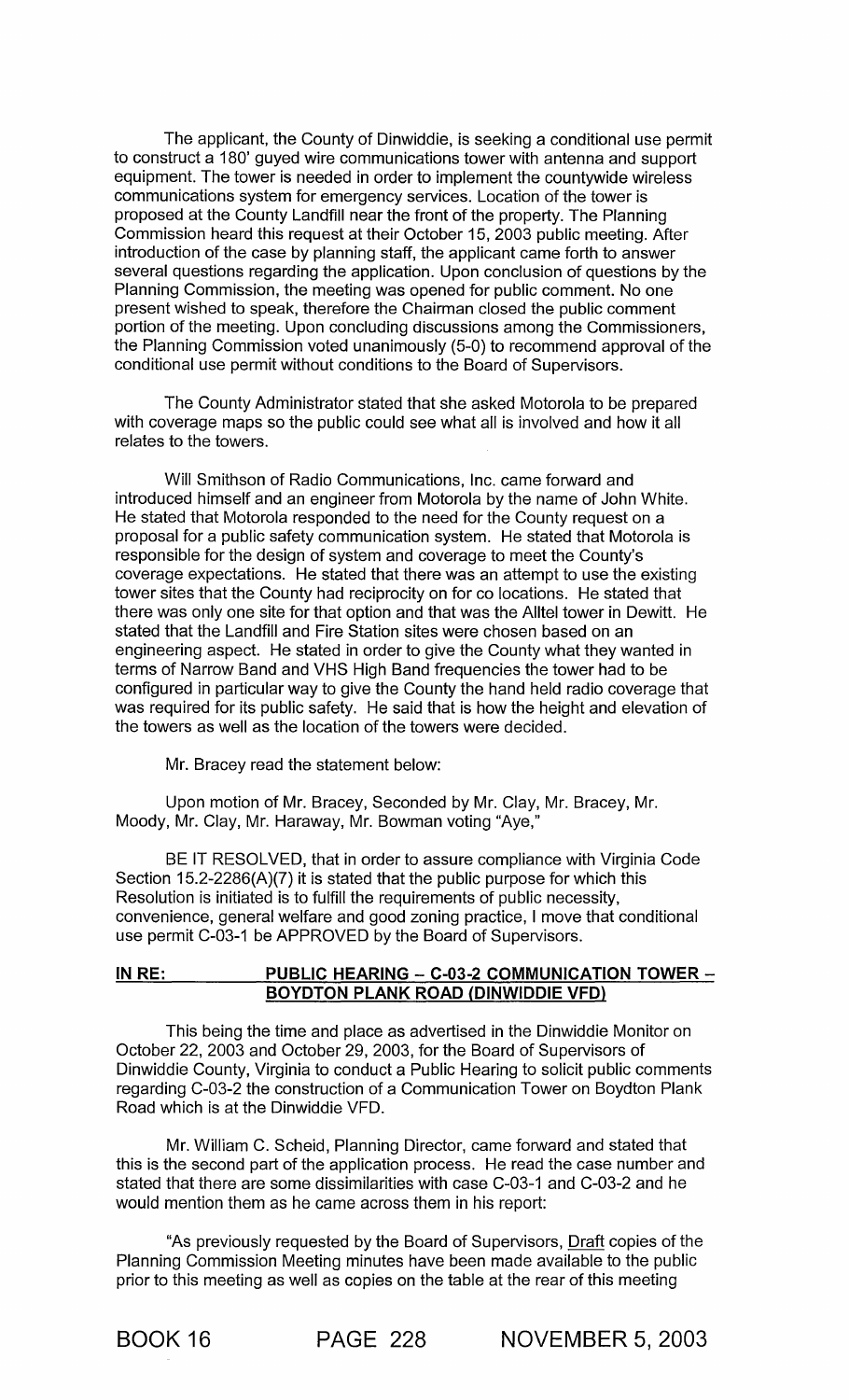room. The purpose of doing so is to expedite the hearing process without compromising the publics' access to pertinent information. It is noted that the Board has been given various information on all of the hearing(s) to include, the application, zoning map, adjacent property owner list, locational map(s), proffers (if applicable), soils data, comprehensive land use maps and references, etc. With this information noted, I will proceed with the cases."

The applicant, the County of Dinwiddie, is seeking a conditional use permit to construct a 180' self-supporting communications tower with antenna and support equipment. The tower is needed in order to implement the countywide wireless communications system for emergency services. Location of the tower is proposed at the Dinwiddie VFD and EMS building on Boydton Plank Road in Dinwiddie. The Planning Commission heard this request at their October 15, 2003 public meeting. After introduction of the case by planning staff, the applicant came forth to answer several questions regarding the application. Upon conclusion of questions by the Planning Commission, the meeting was opened for public comment. No one present wished to speak, therefore the Chairman closed the public comment portion of the meeting. Due to the site visibility from Route 1, the Commission decided that a 15' to 25' buffer containing evergreens be required at the base of the tower outside of the security fence. Upon concluding discussions among the Commissioners, the Planning Commission voted unanimously (5-0) to recommend approval of the conditional use permit with the buffer condition to the Board of Supervisors.

Mr. Scheid recommended to the Board that the towers be built structurally as to support two additional antennas. He stated that the County at some point could lease out the space to other providers and gain revenue from it, plus the County would not be required to have so many towers in the future.

Mr. Bracey stated that it seem to him that one of the towers would be positioned on the chosen property so as to prevent further developing of that property.

Mr. Scheid responded by agreeing with Mr. Bracey and added that the tower would need to be positioned off to the side of the property so that access could be made to the rear of the property making it developable.

The County Administrator stated that the picture that was developed was just to give us an idea of how it would look and it does not mean that it has to go into that specific spot. She would certainly want the tower placed so as to not hinder the property being developed. She stated that the staff will work with Motorola on a site plan to assure full use of the property.

Mr. Haraway read the statement below:

Upon motion of Mr. Haraway, Seconded by Mr. Moody, Mr. Bracey, Mr. Moody, Mr. Clay, Mr. Haraway, Mr. Bowman voting "Aye,"

BE IT RESOLVED, that in order to assure compliance with Virginia Code Section 15.2-2286(A)(7) it is stated that the public purpose for which this Resolution is initiated is to fulfill the requirements of public necessity, convenience, general welfare and good zoning practice, I move that conditional use permit C-03-2 be APPROVED by the Board of Supervisors with the conditions as presented.

#### IN RE: CLOSED SESSION

Mr. Haraway stated that I move to close this meeting in order to discuss matters exempt under sections:

2.2-3711 A .30 of the code of Virginia, Discussion of Contract Negotiations General Reassessment

[~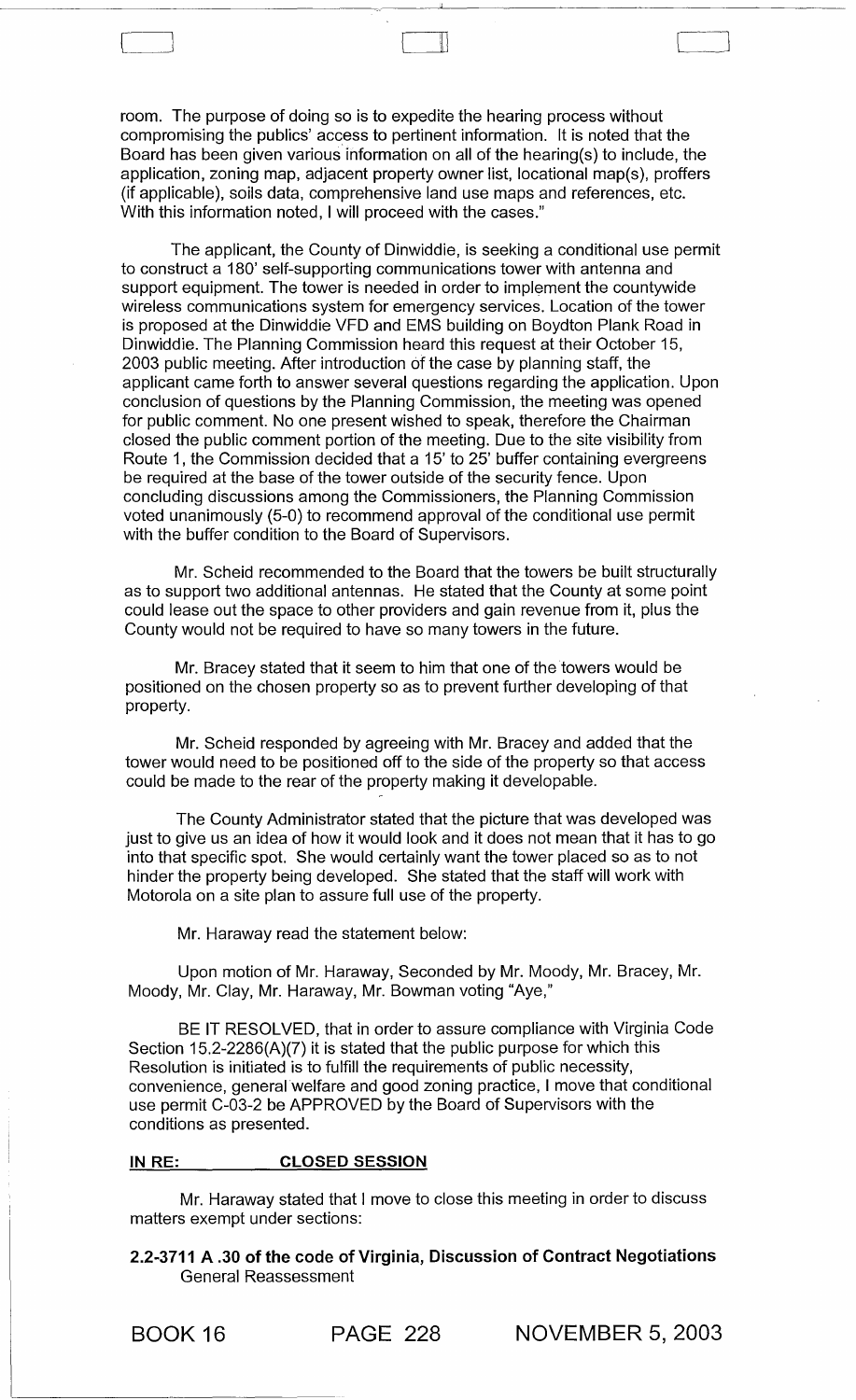## 2.2-3711 A.7 of the code of Virginia, Consultation with Legal Counsel Dispatch Equipment for Sheriff

## 2.2-3711 A.7 of the code of Virginia, Consultation with Legal Counsel Chaparral Agreement.

Mr. Haraway also asked that the new Board members Mrs. Moody and Mr. Stone be allowed to attend the Closed Session to help in the orientation process.

Upon Motion of Mr. Haraway, Seconded by Mr. Moody, Mr. Bracey, Mr. Moody, Mr. Clay, Mr. Haraway, Mr. Bowman, voting "Aye", the Board moved into the Closed Session at 7:30 P.M.

A Vote having been made and approved the meeting reconvened into Open Session at 8:49 P.M.

#### INRE: CERTIFICATION

Whereas, this Board convened in a closed meeting under 2.2-3711 A .30 Discussion of Contract Negotiations - General Reassessment and 2.2-3711 A .7 Consultation with Legal Counsel - Dispatch Equipment for Sheriff and Chaparral Agreement.

And whereas, no member has made a statement that there was a departure from the lawful purpose of such closed meeting or the matters identified in the motion were discussed.

Now be it certified, that only those matters as were identified in the motion were heard, discussed or considered in the meeting.

Upon motion of Mr. Clay, Seconded by Mr. Haraway, Mr. Bracey, Mr. Clay, Mr. Haraway, Mr. Bowman voting "Aye," this Certification Resolution was adopted.

#### IN RE: COMMUNICATIONS SYSTEM - APPROVAL OF CLOSING DOCUMENTS FOR FINANCING

The County Administrator stated that she just wanted to go over with the Board what makes up the Bond Issue and all the different pieces. She also said that the reason the Motorola spokes persons have remained is because if there are any questions on any of the items she wanted them to answer them. She went on to say that the cost of the Radio System including towers was \$4,230,079. The cost of furniture from Watson Dispatch Furniture was \$44,847. The cost of the Computer Aided Dispatch Equipment is still out on bid and will not come back in until November 24, 2003. She stated that she asked Ms. Denise Absher to provide the Board with an estimated cost of what she thinks the top amount might be. Her estimated cost at this time is \$350,000. The County Administrator stated that some part of the \$350,000 would be reimbursed by the Wireless Board. The County Administrator said that Ms. Absher stated that around 30% more or less of the cost would be reimbursed depending on how it is structured. The County Administrator said it is based on what part of the equipment is for mapping, which is required by the Wireless Board and that is why they are getting reimbursement for it. The County Administrator said if you look at the total cost it comes up to \$4,624,926. The County Administrator said with the current CIP we funded \$211,000, which was provided for debt service. This leaves a new balance of \$4,413,926. The County Administrator stated that the financing fees will be around \$25,000 and bond counsel fees will total around \$20,000.

BOOK 16 PAGE 229 NOVEMBER 5, 2003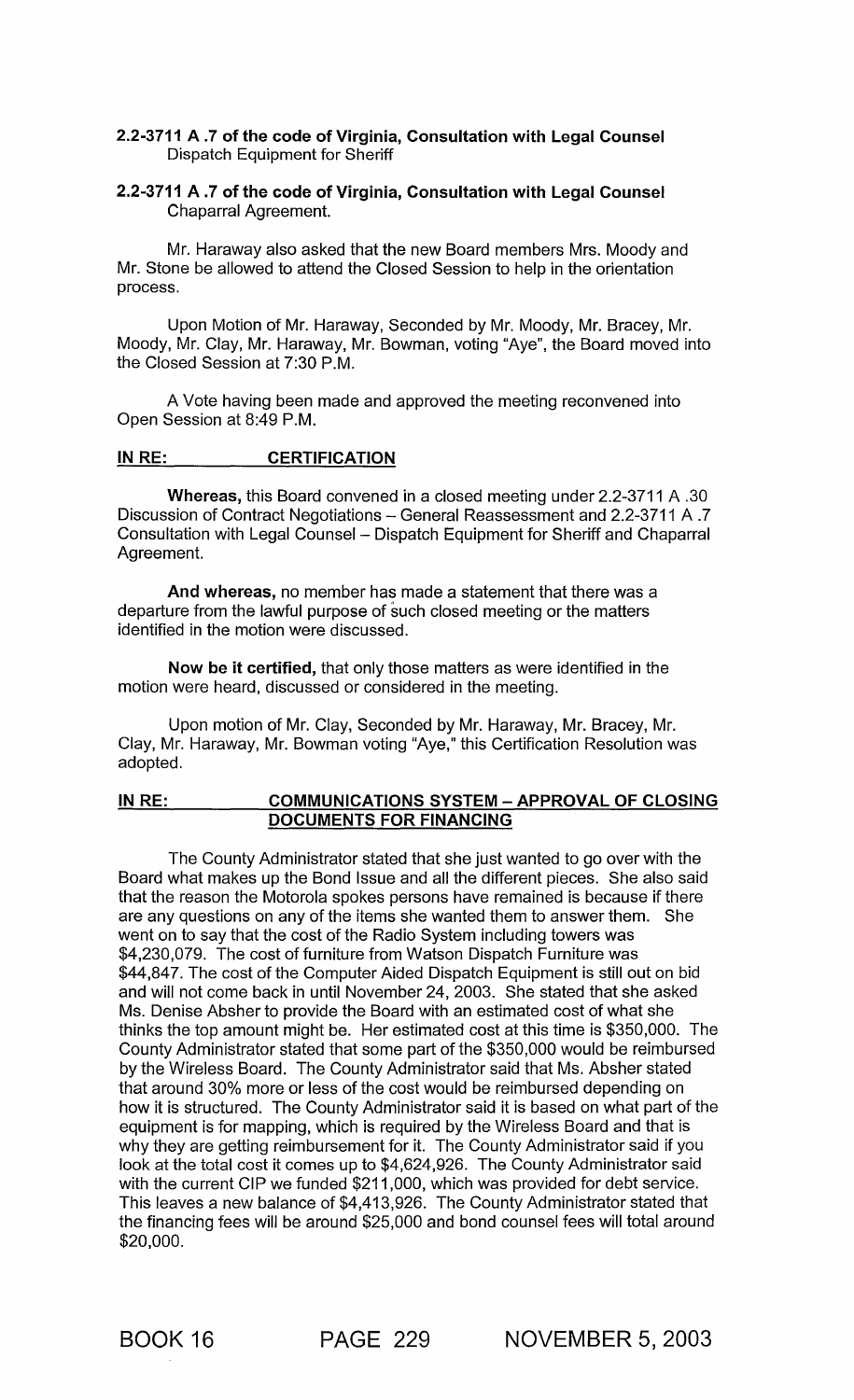The County Attorney presented a resolution for the Board to approve the closing documents.

Upon motion of Mr. Clay, Seconded by Mr. Haraway, Mr. Bracey, Mr. Moody, Mr. Clay, Mr. Haraway, Mr. Bowman voting "Aye,"

[~--J

BE IT RESOLVED, by the Board of Supervisors of Dinwiddie County, Virginia that the following resolution be approved:

## RESOLUTION OF THE BOARD OF SUPERVISORS OF THE COUNTY OF DINWIDDIE, VIRGINIA

WHEREAS, the Board of Supervisors of Dinwiddie County, Virginia (the "Board of Supervisors") directed Davenport & Company, LLC (the "Financial Advisor") to prepare a Request for Proposals (the "RFP") to obtain financing plans to pay the costs of the development, acquisition, construction, equipping and installation of an E-911 Emergency Equipment System (the "Project");

WHEREAS, the Financial Advisor has received responses to the RFP that reflect attractive financing for the Project, and, after reviewing the responses, the Financial Advisor along with the County's Bond Counsel, Sands Anderson Marks & Miller ("Bond Counsel") has recommended that the Board of Supervisors select the proposal from SunTrust Bank (the "SunTrust Bank Proposal");

WHEREAS, the Board of Supervisors has reviewed each of the responses and recommendations from the Financial Advisor and Bond Counsel and has determined that the SunTrust Bank Proposal is the most beneficial response to the RFP and provides attractive financing terms for the Project and the Board of Supervisors, on behalf of the County, desires to accept such SunTrust Bank Proposal and proceed with the financing reflected therein;

WHEREAS, the Board of Supervisors has requested the Industrial Development Authority of Dinwiddie County, Virginia (the "Authority") (a) to issue, offer and sell its lease revenue note or bond in an approximate amount of \$4,500,000 (the "Note") to finance the development, acquisition, construction, equipping and installation of the Project and (b) to lease the Project to the County to accomplish certain purposes of the Virginia Industrial Development and Revenue Bond Act (the "Act"), providing its moral obligation in support of the payment of the Note and the Authority has agreed to do so; and

WHEREAS, the Authority based on the request of the Board of Supervisors proposes to (a) use the proceeds of the Note to pay the costs incurred and to be incurred in connection with the Project, including costs of issuing the Note, (b) lease the Project to the County pursuant to a ground lease and a lease agreement with the Authority, and (c) secure the Note by an assignment of its rights under such lease agreement (except the right to receive indemnification, to receive notices and to give consents and to receive its administrative expenses) to SunTrust Bank (the "Bank"), under an assignment agreement between the Authority and the Bank, which is to be acknowledged and consented to by the County, all in accordance with a note purchase agreement among the Bank, the County and the Authority.

WHEREAS, there have been presented to this meeting substantially final drafts of the following documents (collectively, the "Documents") in connection with the transactions described above, copies of which shall be filed with the records of the Board of Supervisors:

(a) a Ground Lease dated as of November 1,2003, between the County and the Authority (i) conveying to the Authority a leasehold interest in the property described therein (the "Ground Lease");

BOOK 16 PAGE 229 NOVEMBER 5, 2003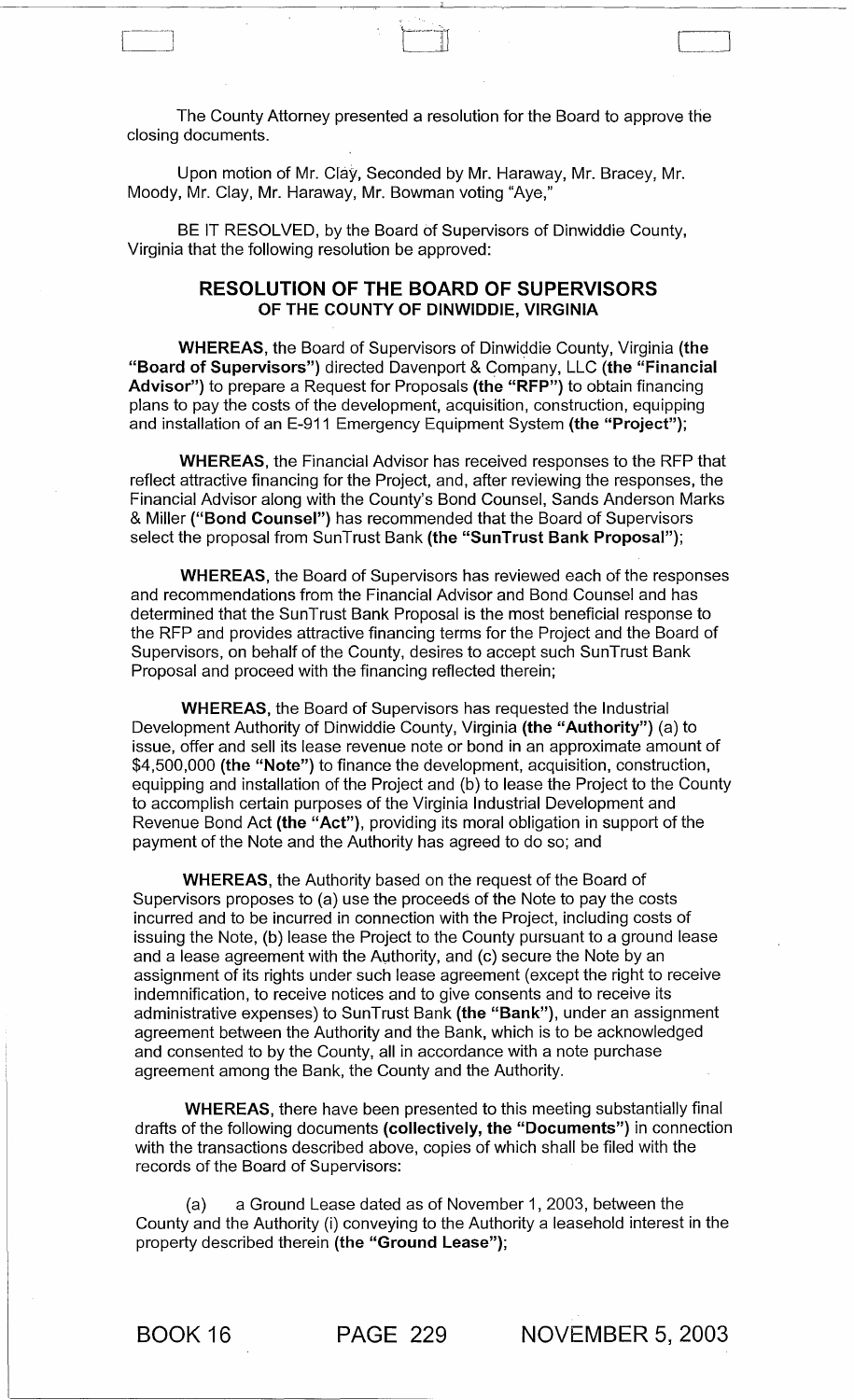(b) a Lease Agreement, dated as of November 1,2003, between the Authority and the County conveying to the County a leasehold interest in the Project (the "Lease Agreement");

(c) a Note Purchase Agreement, dated as of November 1,2003 among the Authority, the County and the Bank, pursuant to which the Note is to be issued (the "Note Purchase Agreement"); and

(d) an Assignment Agreement, dated as of November 1,2003 between the Authority and the Bank, assigning to the Bank certain of the Authority's rights under the Lease Agreement and the Ground Lease, which is to be acknowledged and consented to by the County (the "Assignment Agreement").

NOW THEREFORE, BE IT RESOLVED by the Board of Supervisors of the County of Dinwiddie, Virginia:

All costs and expenses in connection with the undertaking of the development, acquisition, construction, equipping and installation of the Project and the issuance of the Note, including the Authority's expenses, the fees and expenses of the County Attorney, and the fees and expenses of the Bank, Bond Counsel and the Financial Advisor, for the sale of the Note, shall be paid from the proceeds therefrom or other funds of the County. If for any reason the Note is not issued, it is understood that all such expenses shall be paid by the County and that the Authority shall have no responsibility therefore.

The County hereby accepts the SunTrust Bank Proposal and instructs the Financial Advisor and Bond Counsel to take all such action as necessary or appropriate to conclude the financing as set forth in the SunTrust Bank Proposal utilizing the 20 year maturity option (3.79% interest rate with a 10 year put option) as set forth therein, for the issuance of the Note.

The following plan for financing the costs of the Project is approved. The Authority shall use the proceeds from the issuance of the Note to finance on behalf of the County, the development, acquisition, construction, equipping and installation of the Project for lease to the County for a lease term not less than the term of the Note at a rent sufficient to pay when due the interest and principal on the Note. The obligation of the Authority to pay principal and interest on the Note will be limited to rent payments received from the County under the lease agreement. The obligation of the County to pay rent under the lease agreement will be subject to the Board of Supervisors of the County making annual appropriations for such purpose. The Board of Supervisors on behalf of the County has adopted this resolution as its moral obligation to the repayment of the Note. The Note will be secured by an assignment of rents to the Bank as the holder thereof. If the Board of Supervisors exercises its right not to appropriate money for rent payments, the Bank may terminate the lease or otherwise exclude the County from possession of the Project. The issuance of the Note on the terms of the SunTrust Bank Proposal, to be set forth in the Note Purchase Agreement and as further described in the Documents, is hereby approved. The Documents are hereby approved in substantially the form submitted at this meeting with such completions, omissions, insertions, changes or modifications as may be approved by the officer executing them whose signature thereon shall be conclusive evidence of approval of such completions, omissions, changes or modifications.

The Chairman or Vice Chairman of the Board of Supervisors, or either of them, and the County Administrator are each hereby authorized and directed to execute the Documents and such other instruments and documents as are necessary or appropriate for the issuance of the Note.

The County consents to its Bond Counsel and County Attorney acting in such capacities as well as special counsel to the Authority in this financing.

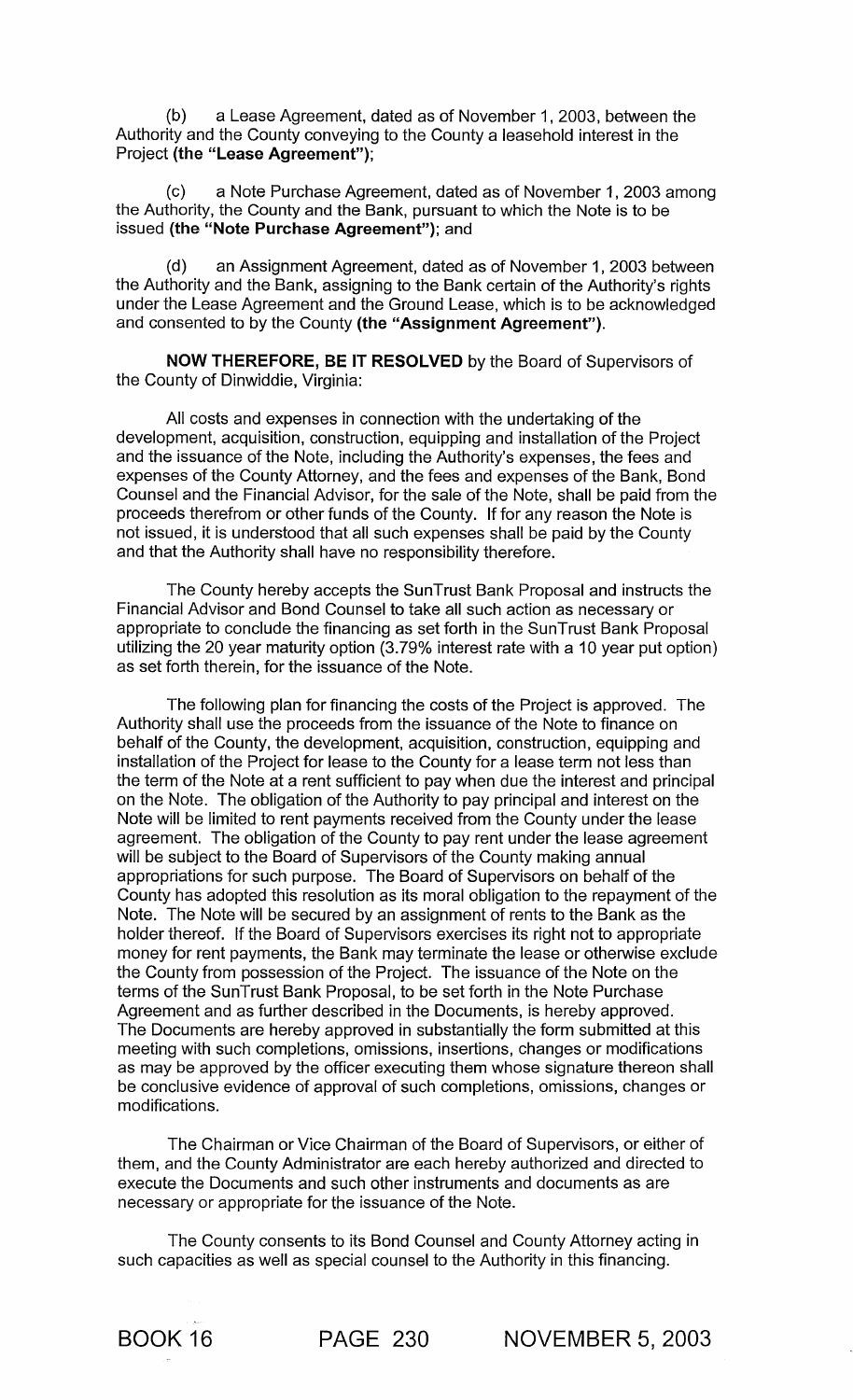The County represents and covenants that it shall not take or omit to take any action the taking or omission of which will cause the Note to be an "arbitrage bond" within the meaning of Section 148 of the Internal Revenue Code of 1986, as amended (the "Code") or otherwise cause the interest on the Note to be includable in gross income for Federal income tax purposes under existing law. Without limiting the generality of the foregoing, the County shall comply with any provision of law that may require the Authority or the County at any time to rebate to the United States any part of the earnings derived from the investment of the gross proceeds from the sale of the Note.

:11

 $\Box$ 

Any authorization herein to execute a document shall include authorization to deliver it to the other parties thereto and to record such document where appropriate.

All other acts of the officers of the County that are in conformity with the purposes and intent of this resolution and in furtherance of the issuance and sale of the Note and the undertaking of the development, acquisition, construction, equipping and installation of the Project and the leasing of the Project is hereby approved, ratified and confirmed.

The County by acceptance of this financing agrees to indemnify, defend and save harmless, to the extent permitted by law, the Authority, its officers, directors, employees and agents from and against all liabilities, obligations, claims, damages, penalties, fines, losses, costs and expenses in any way connected with the Authority, the issuance of the Note or the development, acquisition, construction, equipping and installation of the Project.

Nothing in this Resolution, the Note or the Documents shall constitute a debt or a pledge of the faith and credit of the Authority or the County, and the Authority shall not be obligated to make any payments under the Note or the Documents except from payments made by or on behalf of the County under the lease agreement pursuant to annual appropriation thereof in accordance with applicable law.

The County hereby designates, and allocates to the Authority in relation to the issuance of the Note, such designation as "qualified tax-exempt obligations" for the purpose of Section 265(b )(3) of the Code. The County does not reasonably anticipate (nor do any of its subordinate entities reasonably anticipate) issuing more than \$10,000,000 in qualified tax exempt obligations during calendar year 2003 and the County (and any of its subordinate entities) will not designate more than \$10,000,000 of qualified tax-exempt obligations pursuant to Section 265(b)(3) of the Code during such calendar year.

The Board hereby reaffirms and declares, in accordance with U.S. Treasury Regulation Section 1.150-2, as amended from time to time, the County's intent to reimburse the County with the proceeds of the Note for Expenditures with respect to the Project, made on or after the date which is 60 days prior to the date of the adoption of this resolution. The County reasonably expects that it will reimburse the Expenditures with the proceeds of the Note. The maximum principal amount of the Note expected to be issued for the Project is \$4,500,000.

This resolution shall take effect immediately.

ADOPTED THIS 5TH OF NOVEMBER, 2003.

VICE-CHAIRMAN, BOARD OF

**SUPERVISORS** 

BOOK 16 PAGE 230 NOVEMBER 5, 2003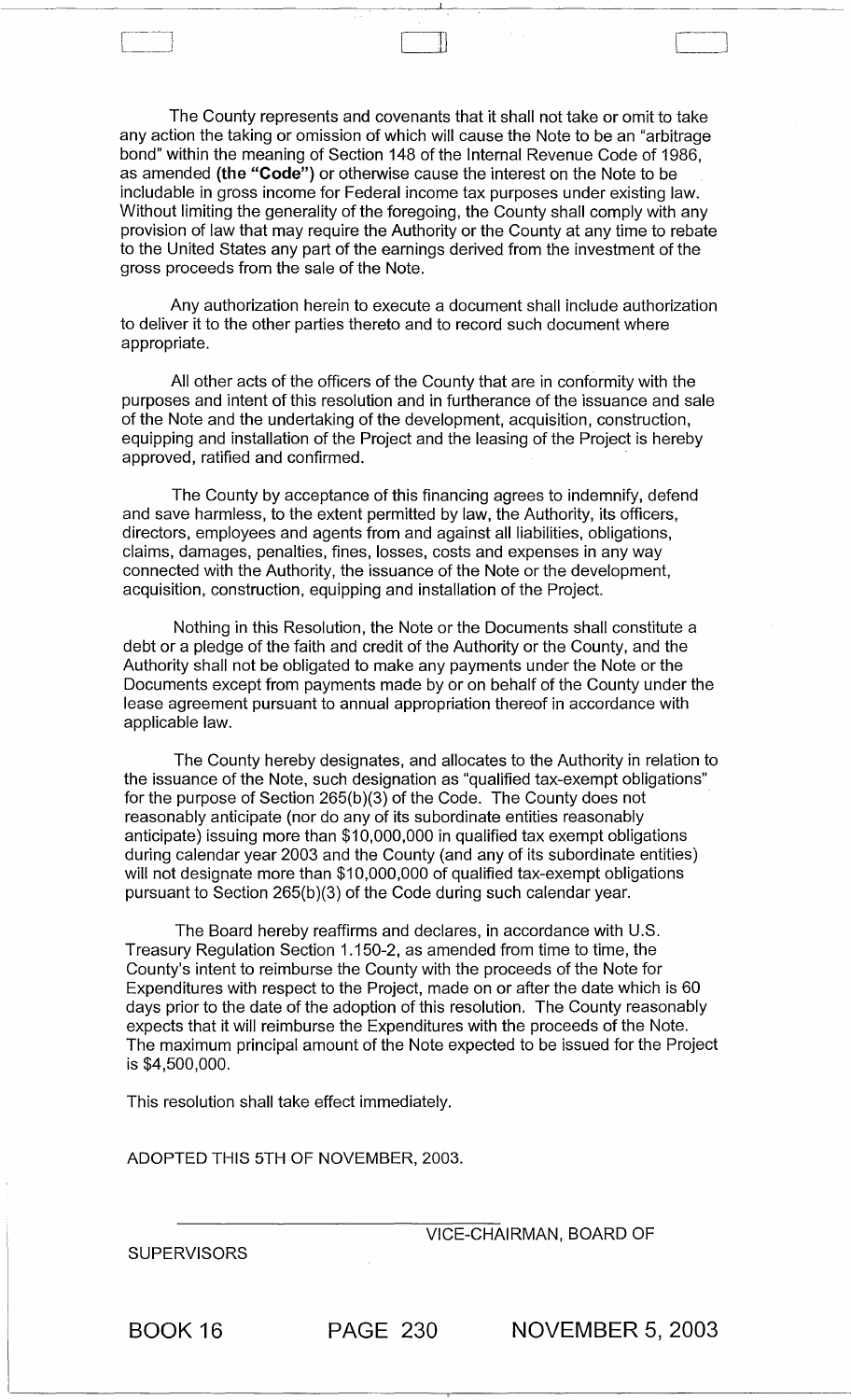## CERTIFICATION OF ADOPTION OF RESOLUTION

The undersigned Clerk of the Board of Supervisors of the County of Dinwiddie, Virginia hereby certifies that the Resolution set forth above was duly adopted at an open meeting on November 5th, 2003, by a majority of the Board of Supervisors with the following votes:

Aye:

Robert L. Bowman, IV, Chairman Donald L. Haraway, Vice-Chairman Harrison A. Moody, Jr. Edward A. Bracey, Jr. Aubrey S. Clay

Nay:

None

Abstentions:

None

Signed this \_ day of November, 2003.

 $\mathsf{B}\mathsf{v}$ :

Clerk, Board of Supervisors

## IN RE: GENERAL REASSESSMENT - AWARD OF CONTRACT

The County Administrator stated that it is time for our four-year general reassessment. The County received five proposals and they were interviewed on November 3, 2003. Below is a listing of the companies:

Wampler-Eanes Appraisal Group, Ltd. Pearson Appraisal Services Blue Ridge Mass Appraisal Company Wingate and Associates Tri-County Appraisals, Inc.

Upon motion of Mr. Clay, Seconded by Mr. Haraway, Mr. Bracey, Mr. Moody, Mr. Clay, Mr. Haraway, Mr. Bowman voting "Aye,"

BE IT RESOLVED, by the Board of Supervisors of Dinwiddie County, Virginia that the County Administrator is authorized to negotiate a contract with Wingate and Associates for the General Reassessment.

### **IN RE: SOCIAL SERVICES GRANT**

The County Administrator stated that before we get into the Bio-Solids Ordinance, she wanted Ms. Kim Willis to come forward and talk a little about the FAMIS (Family Access to Medical Insurance Security) Retention Grant that she made possible for the County to receive.

Ms. Willis stated that the Department of Social Services was awarded a grant for \$24,000 for 12 months. She stated that it will assist the Department of Social Services in retaining children on the FAMIS. She said it is health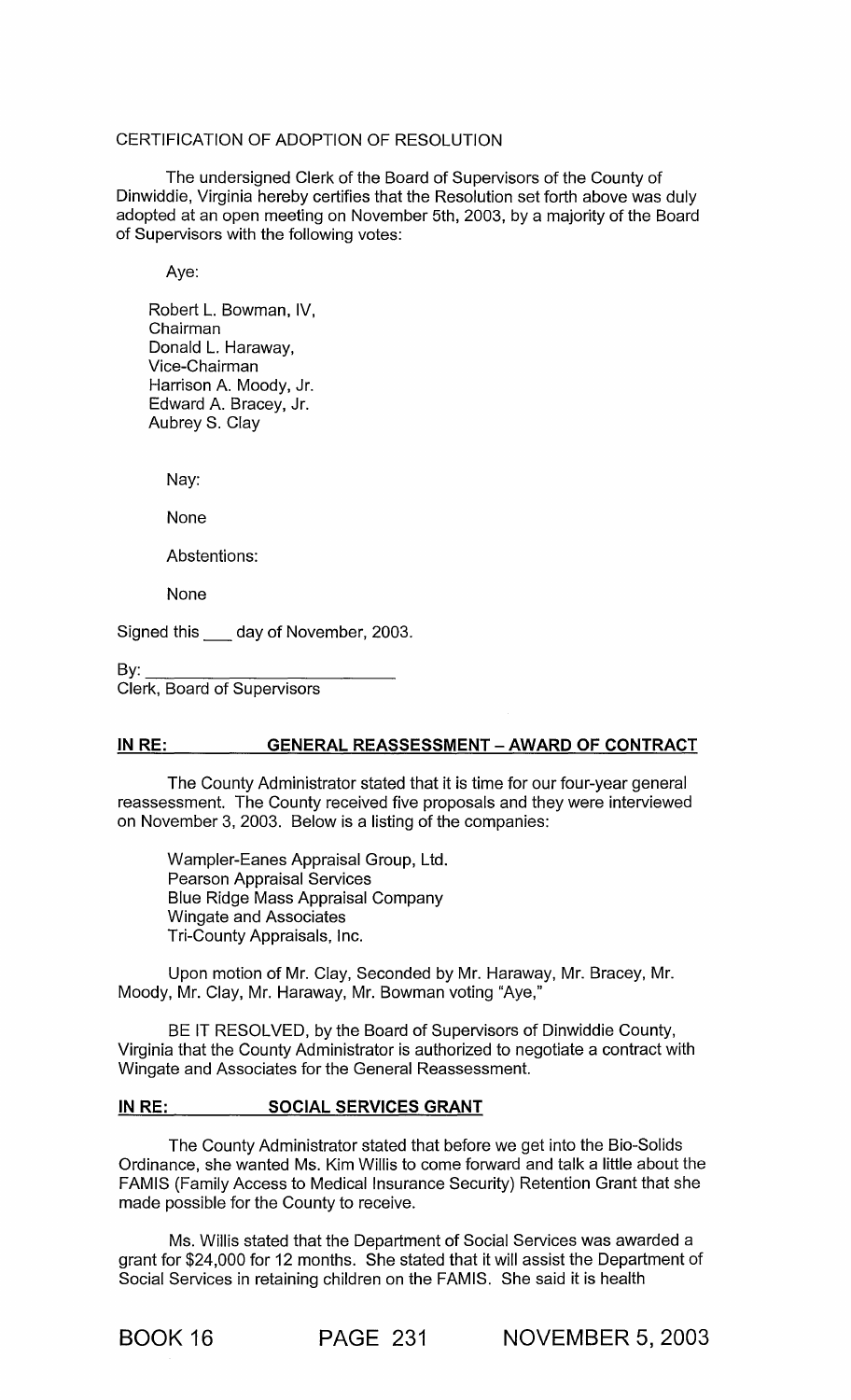Insurance for children who have parents that work that simply cannot afford health care. She said it was a collaboration with County Administration, Social Services, Public Safety and the Crater Health District to make this a successful proposal. She stated that she looks forward to working with the other county agencies as the program is implemented.

#### IN RE: BIO-SOLIDS WORKSHOP

The County Administrator stated that Mr. Scheid has given the Board a time line on the earliest that things can get done if we were to have a public hearing on December 2, 2003 on a Bio-Solids Ordinance. She stated that he is working on a proposed ordinance and that he has sent it to the state health department and the Attorney General for review because he did not want to present something that was a problem with them. She stated that she did not think that it varied too much from the model ordinance. She said there were, however, some things that came up that Mr. Scheid felt were needed to be included if possible. She said that we should hear from the Attorney General concerning those items included by Mr. Scheid. She also said the Dinwiddie Farm Bureau wanted to make a presentation to the Board with several speakers they had lined up such as Academic Sciences and the State Department of Health. She stated that there was some other input into this process including names from people that are connected with Universities that we could also call. She went on to say if there is any body else as the Chairman has suggested from other organizations that would like to be a part of the process, please give us a name or contact so we could make sure that they are included. She stated that the real issue is when do we want to put together the meeting. She said there was one suggestion from the Farm Bureau. They suggested that there be a workshop then a public forum followed by the advertised public hearing for the ordinance. She stated that there could be any number of ways to do the meeting. She stated we could consolidate dates into one general meeting and invite people in and then have a question and answer period. She stated it could be done similar to some things done down at Eastside. She reiterated that the earliest you can have any public hearing on an ordinance is December 2, 2003.

Mr. Bowman asked, is November 18, 2003 the earliest we can have the meeting?

The County Administrator stated that the reason she said November 18, 2003 is because that is when the Board comes together for their next meeting. She said the date could change if the Board wanted to hold a special meeting, but her reasoning for November 18, 2003 is because one it is a regular scheduled meeting and two there are no Quarterly Department Head Reports due at the meeting and a workshop could be set up for that day inviting whoever you would like to attend that meeting.

Mr. Bowman stated that he spoke to a couple of Farm Bureau members and they requested that they would like to have the meeting in the evening in January.

The County Administrator stated that was the public forum part. What they actually proposed in a letter was a workshop that was more of a giving new information to the Board at the public meeting. The public forum in January was for a question and answer period with the public and they would have a panel of experts to answer those questions.

Mr. Moody stated that his only concern for this matter is that we do not put together an ordinance any different than the model ordinance. We should not enact an ordinance until Mr. Scheid's questions from the State Health Department are answered. He stated to enact an ordinance that is not legal could cause the County to spend taxpayer's dollars on Lawyers. He suggested that we have a public hearing and adopt, if we want to, the model ordinance and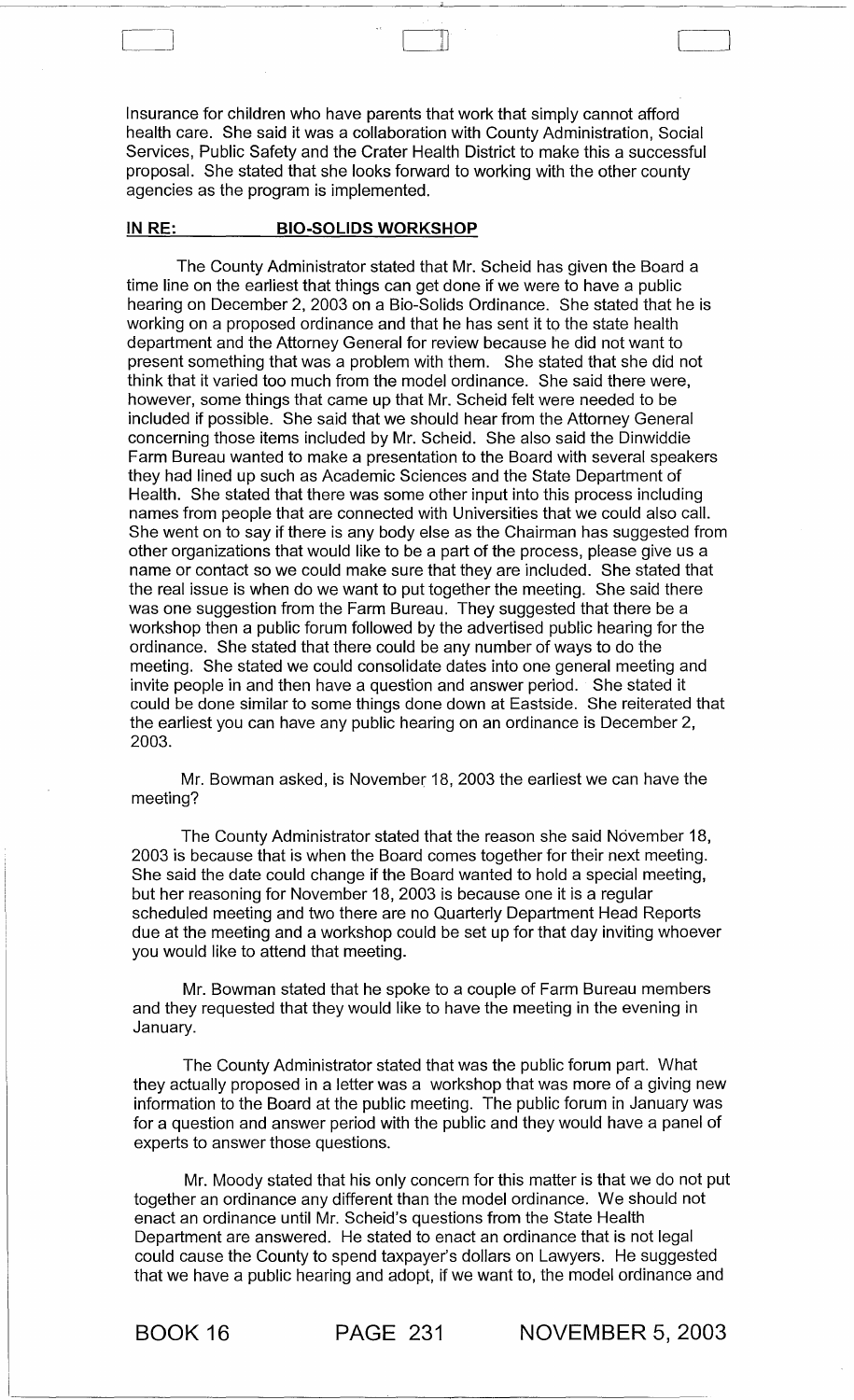then move forward with what Mr. Scheid had proposed. He stated that the ordinance had been worked on by VACO, State Health Department, contractors and the Bowen Commission who did a study on the ordinance all last summer. He went on to say that he thinks we are safe with the model ordinance until we get the opinion of the Attorney General and the State Health Department.

Mr. Bowman stated that he agreed with Mr. Moody concerning the model ordinance being adopted.

Mr. Moody stated that he knows of some counties that have stricter ordinances then the state law and the actual contractors have written them letters and told the Counties that they are going to stick to the state regulations.

The County Administrator, for reasons of understanding, stated what was discussed for the record. She said "on November 18, 2003 at 2:00P.M. we will have a discussion or workshop presentation inviting Farm Bureau and their panel and extending the invitation to any other group that has someone that they wanted to be a part of the discussion and make a presentation". She added to meet the deadline for December 2, 2003 we will need to go ahead and advertise an ordinance. She said what she is hearing is the model ordinance and not one that we have added any suggestions to.

#### **IN** RE: **HOLIDAY SCHEDULE**

The County Administrator presented a copy of the Holiday schedule approved by the Governor.

Wednesday, November 26, 2003, State Offices will close at noon Thanksgiving Day and the day following (November 27 and 28) Christmas Eve early closure at noon, Christmas Day, and the day following (December 24, 25 and 26) New Years Day and the day following (January 1 and 2)

#### **IN RE: BOARD MEMBER COMMENTS**

Mr. Moody congratulated the new candidates and stated he is looking forward to working with them. He wanted to wish the two out going Board of Supervisors the best and concluded by saying we are losing a lot of experience.

Mr. Haraway wanted to know if there was any word on when they were going to see the audit report.

The County Administrator stated that we were giving them the last pieces of information this week and she expected to be seeing the draft by next week. She stated that they were working on the audit when the hurricane hit and things were pushed back, but they have been able to finish up their work and we are just giving them some final details.

Mr. Bowman stated that his only comment was' on the lease of the county property and the drug store. On page one C-13 and page two number six seems to be a conflict in the contract. He stated one seems to cancel out the other. Although it had been voted on, he wanted the Attorney to look at it again and let us know if that is in fact true.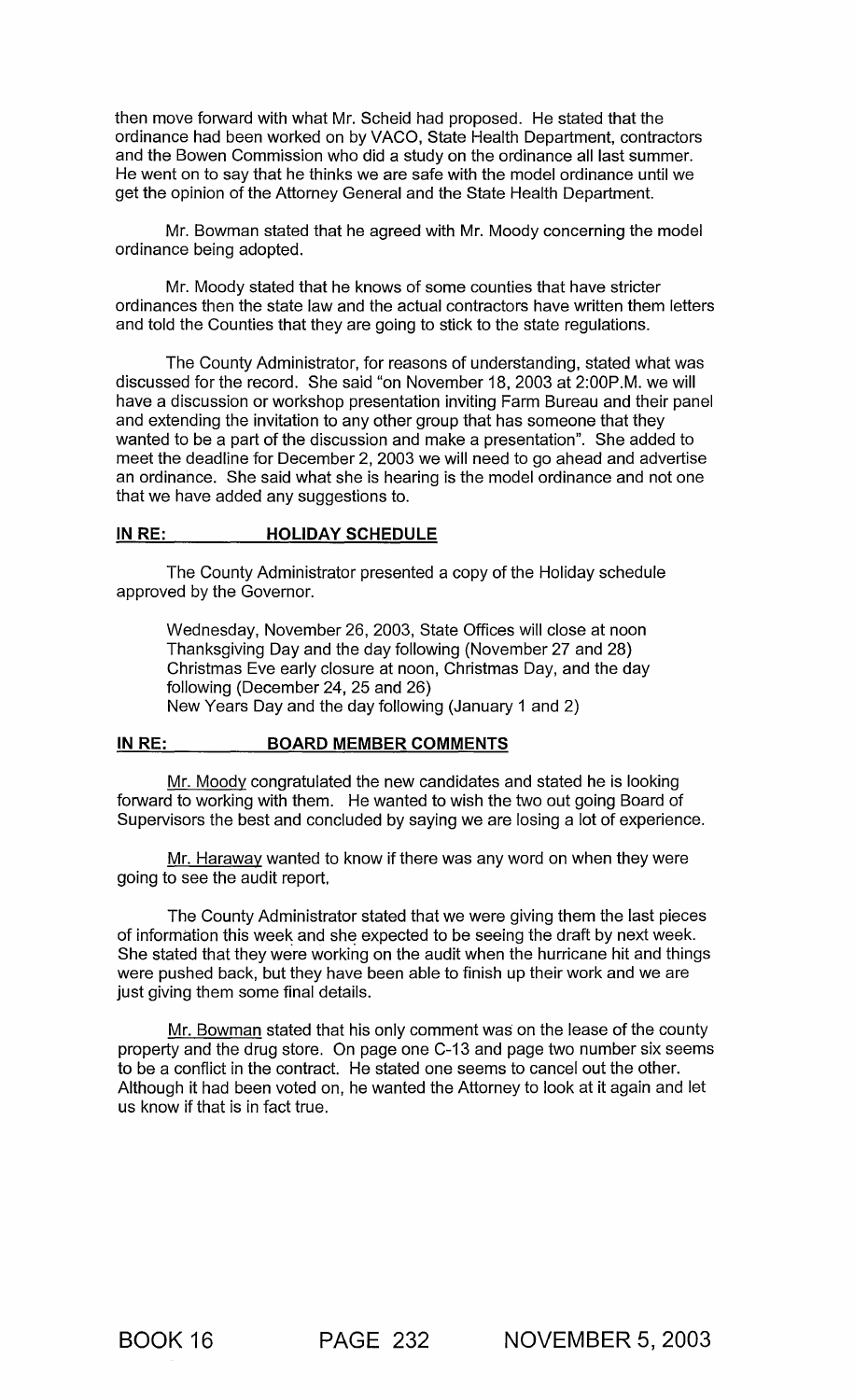IN RE: \_\_\_\_\_\_\_\_\_\_\_\_ADJOURNMENT<br>Upon Motion of Mr. Bracey, Seconded by Mr. Clay, Mr. Bracey, Mr. Clay, Mr. Moody, Mr. Haraway, Mr. Bowman, voting "Aye", the meeting adjourned at 11 :30 P.M. on Wednesday, November 5, 2003. I

 $\Box$  D  $\Box$   $\Box$   $\Box$ 

≅ Robert Bowman, TV , Chairman

 $\ddagger$  $\mathbf{I}$ I

 $\vert$ 

 $\parallel$ 

i.

 $\begin{bmatrix} \phantom{-} \\ \phantom{-} \end{bmatrix}$ 

!  $\vert \cdot \vert$   $\cdot$  I <sup>~</sup>i .  $\sim$ 

 $\vert$ 

 $\vert$  $\left| \cdot \right|$ Ii i  $1$  .  $\cdot$  $\mathbf{I}$  $\mathbf{I}$ I

-I !

 $\vert$  :

! I  $\overline{\phantom{a}}$ 

 $\frac{1}{\sqrt{2}}$ 

eper Ralph  $\it{\mathcal{L}}$ 

Wendy Weber Ralph County Administrator

labr



# I - <sup>I</sup> . **NOVEMBER 5, 2003**